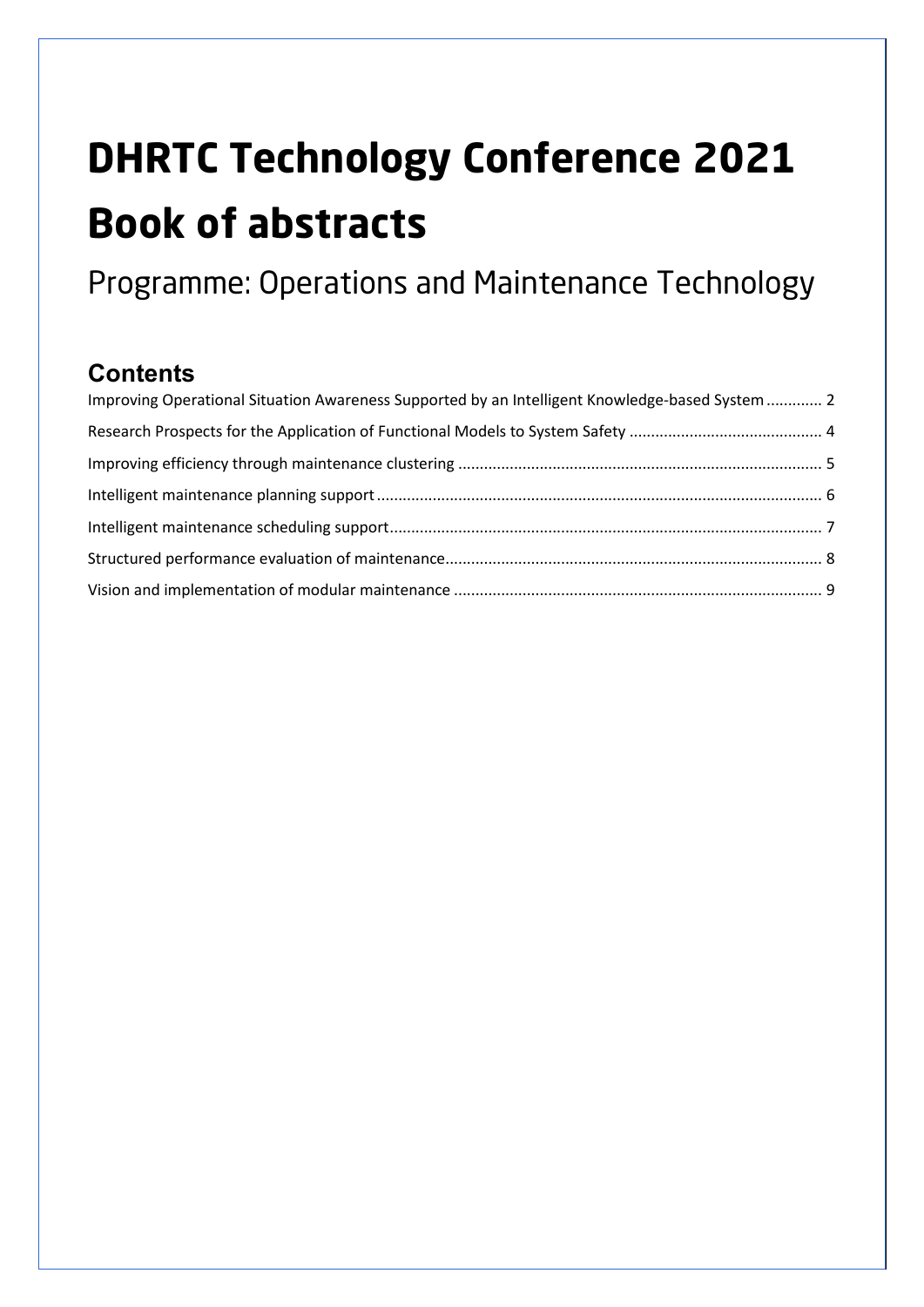## <span id="page-1-0"></span>**Improving Operational Situation Awareness Supported by an Intelligent Knowledge-based System**

#### *Jing Wu, Xinxin Zhang, Morten Lind*

#### *Department of Electrical Engineering, Technical University of Denmark, Kgs. Lyngby, 2800, Denmark*

The research and application results regarding the operation support by an intelligent knowledge-based system to improve operational situation awareness in the first phase of the DHRTC Water management project are presented. The knowledge acquisition and representation is the key for building such knowledgebased system. The method, so-called multilevel flow modelling (MFM) is used for representing operational knowledge and reasoning the cause and consequence given operational situations. The effectiveness of intelligent operation support based on the MFM models of a water injection system in offshore fields and the dynamic reasoning engine is illustrated with case studies. It demonstrates that the procedure of knowledge acquisition and representation can facilitate the model builders, and ensure the quality of the models used for operational support. In addition, the dynamic reasoning capabilities are verified. The intelligent knowledge-based system can be extended and applied for other industrial sectors, e.g. sustainable energy, making efforts in energy transition for operational safety.

#### Reference

Wu, J., Lind, M., Zhang, X., Pardhasaradhi, K., Pathi, S.K., Myllerup, C.M., 2021. Knowledge Acquisition and Representation for Intelligent Operation Support in Offshore Fields. Process Saf. Environ. Prot. https://doi.org/https://doi.org/10.1016/j.psep.2021.09.036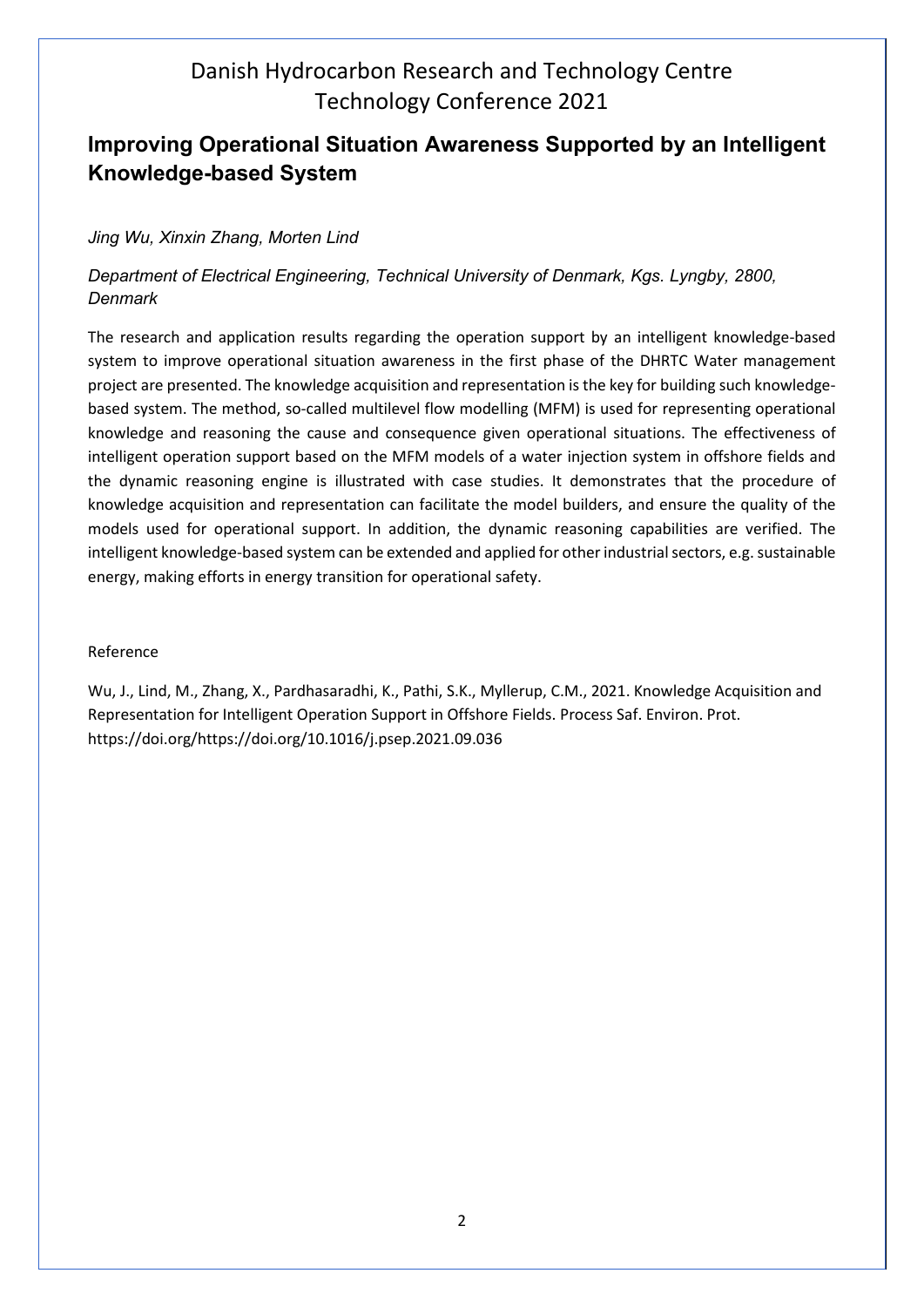## **Optimization of RCM/CBM Maintenance Strategy by Using Unified Functional Knowledge**

#### *Mengchu Song*

The premise for designing a maintenance strategy is to understand clearly what functions are being demanded from the asset. Multilevel Flow Modeling (MFM) is a very methodology to provide unified functional knowledge for representing functions of assets and interactions. Using MFM for the maintenance decision support is twofold. One is to conduct the Reliability Centered Maintenance (RCM) analysis to determine the required maintenance should be corrective or preventive. For specific critical assets, meanwhile, MFM is used to develop a Condition-based Maintenance (CBM) approach to diagnose incipient failures before the functional failure occurs.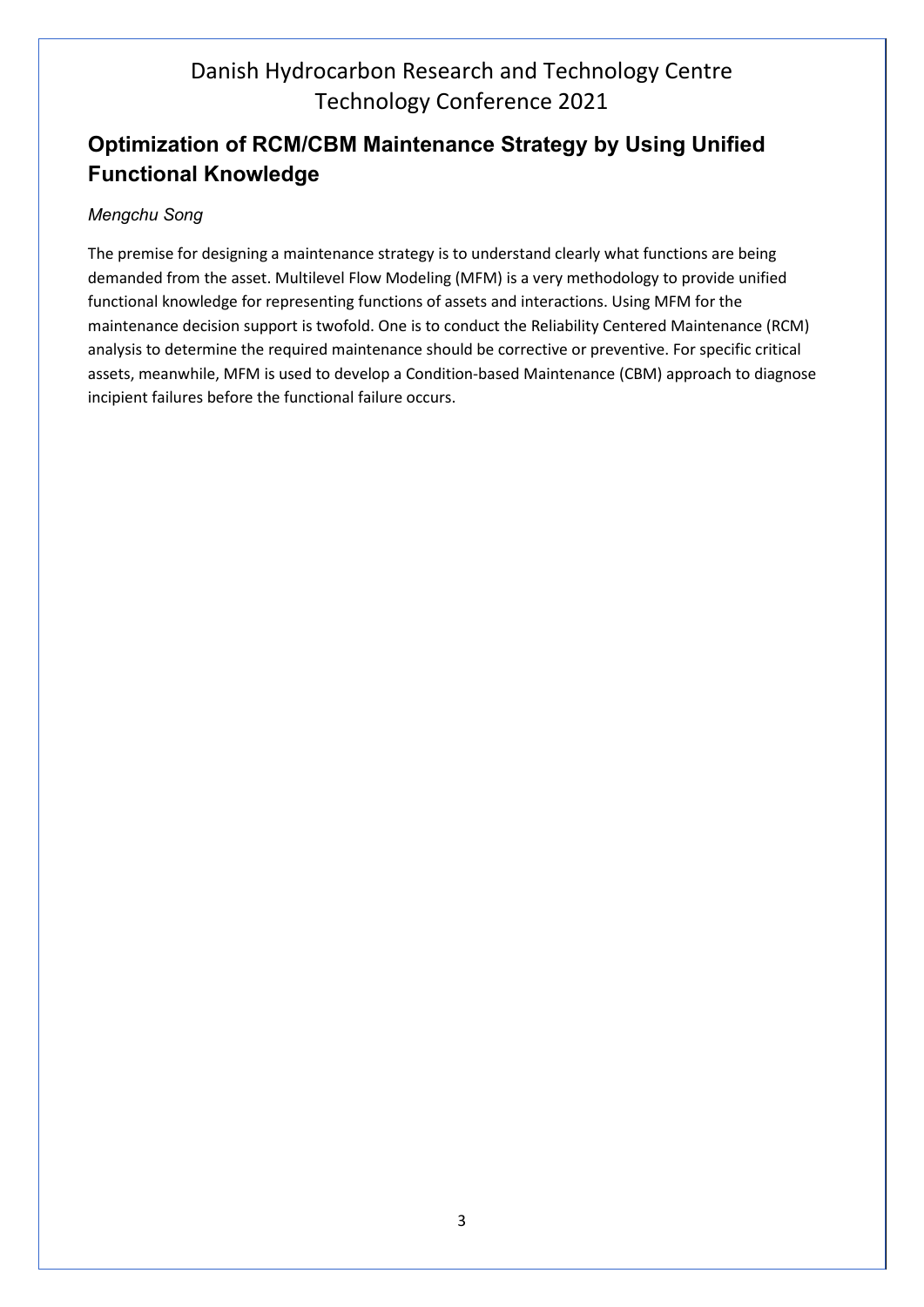## <span id="page-3-0"></span>**Research Prospects for the Application of Functional Models to System Safety**

#### *Jing Wu, Xinxin Zhang, Morten Lind*

#### *Department of Electrical Engineering, Technical University of Denmark, Kgs. Lyngby, 2800, Denmark*

System safety is highly valued by process engineering in the era of industry 4.0. The new side-by-side challenges and opportunities also encourage researchers to solve the safety issues by using artificial intelligence techniques, which aims at improving the quality and efficiency in the safety analysis of process systems to bring the risk level down to a certain level that can be acceptable. The poster focuses on the research prospects for the application of functional models, multilevel flow models (MFM), to system safety. Fours aspects of research demands: safety analysis requirements, knowledge acquisition and representation from safety aspects, reasoning rules development regarding safety, and safeguard proposals in the functional model framework are pointed out. This poster presents the objectives of the second phase of the DHRTC water management project regarding system safety assessment in the next three years.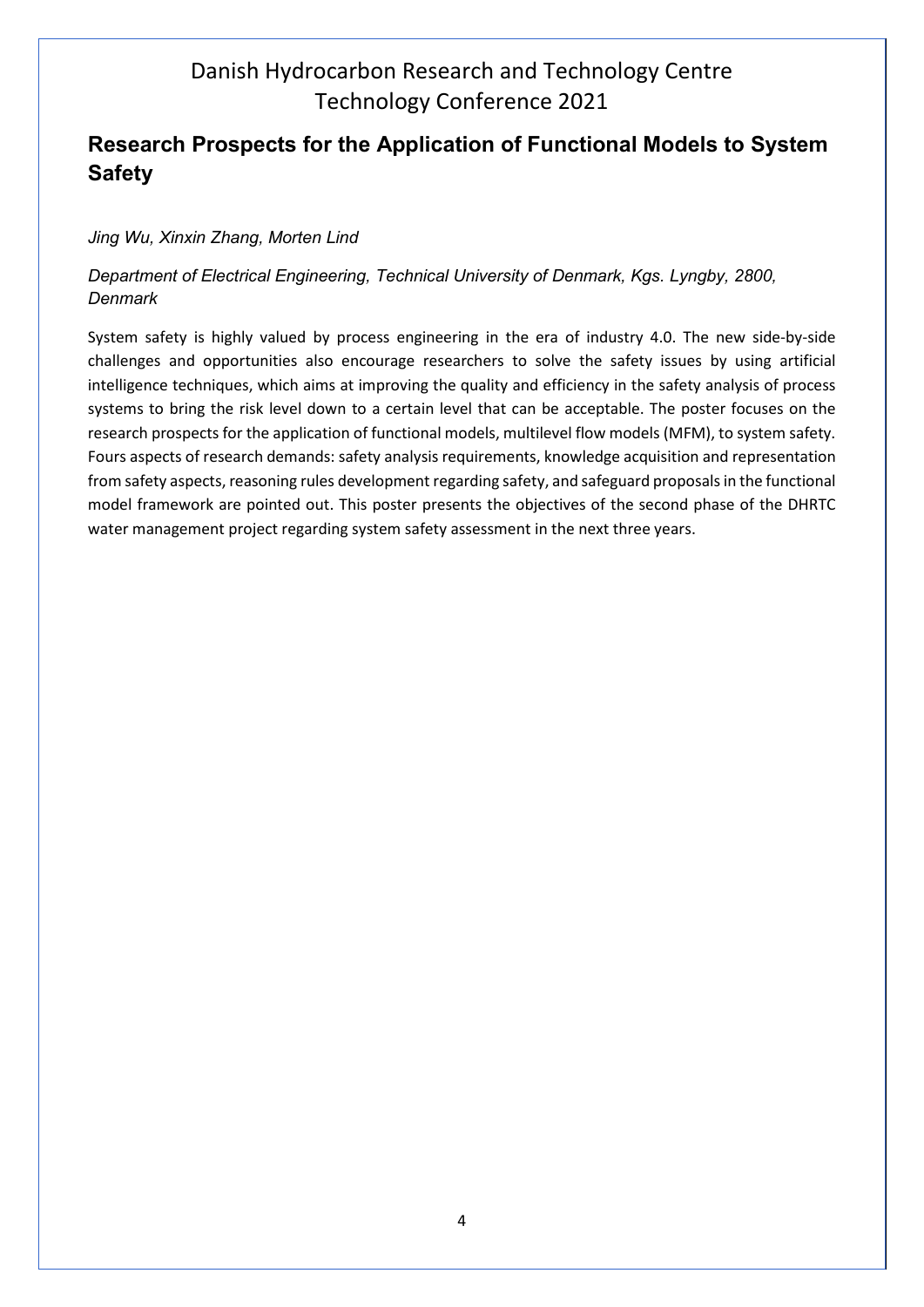## <span id="page-4-0"></span>**Improving efficiency through maintenance clustering Reduce planned hours by up to 5%**

*Julie Krogh Agergaard, Kasper Barslund Hansen, Jingrui Ge, Niels Henrik Mortensen, Kristoffer Vandrup Sigsgaard* 

Maintenance of large, complex, continuous plants requires large amounts of supporting work and production shutdowns. This project focuses on helping decision makers identify opportunities for clustering of maintenance supporting work and shutdowns, to more efficiently utilize resources at the same maintenance output. The decisions are supported by data that is contextualized by and visualized directly on the physical connections and drawings of the plants.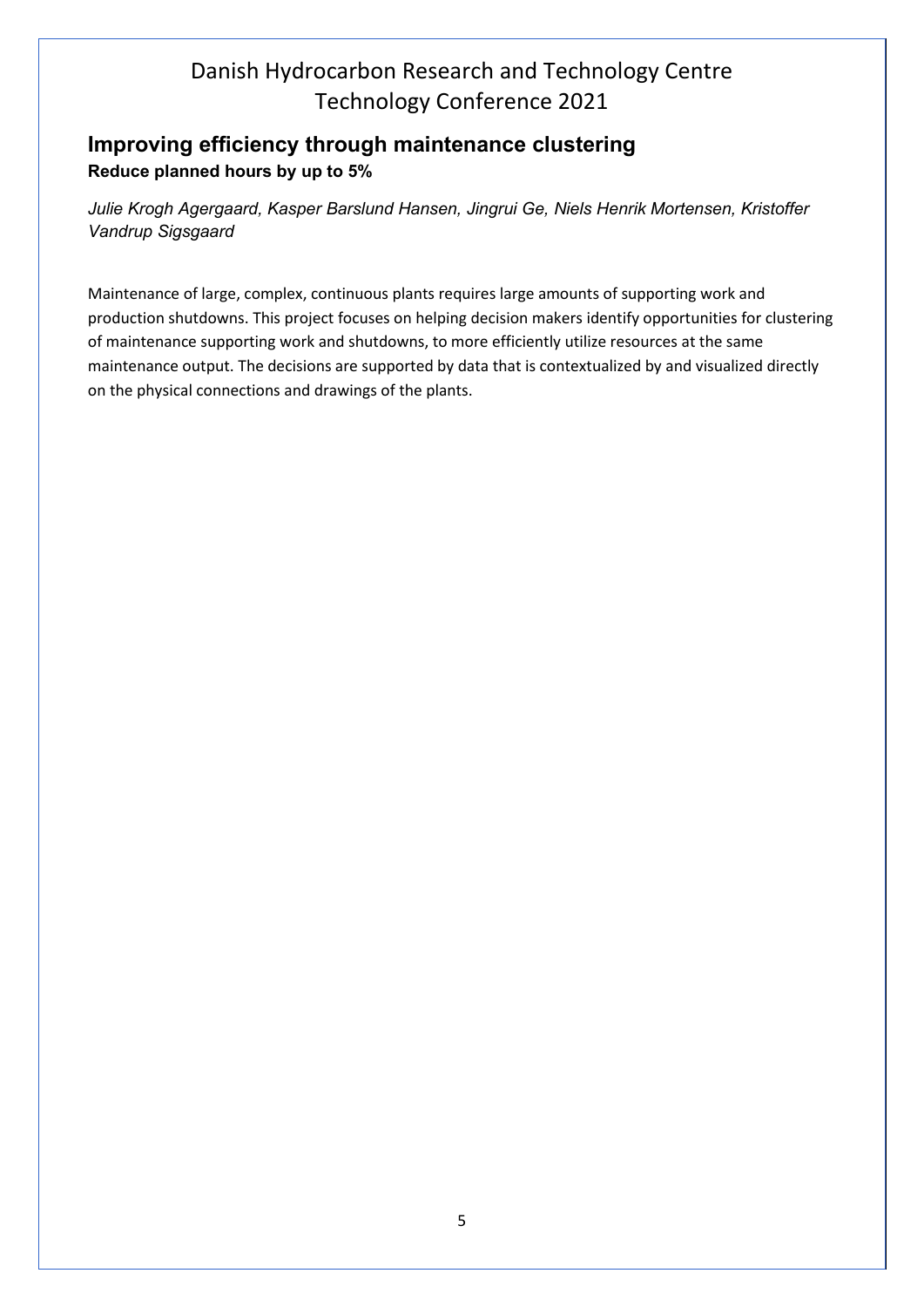## <span id="page-5-0"></span>**Intelligent maintenance planning support Faster, more accurate planning leads to better maintenance quality**

*Kasper Barslund Hansen, Jingrui Ge, Julie Krogh Agergaard, Niels Henrik Mortensen, Kristoffer Vandrup Sigsgaard* 

The labor-intensive process of planning maintenance activities for rectifying failures is troublesome, as only few activity alternatives are considered during the process, in part, due to planners being unable to evaluate all options and the impact of these. This results in the selection of sub-optimal activities in terms of overall operational costs, use of resources and asset availability and reliability. This study examines the applicability of a configuration system, known from the product domain, to support the process. The configuration system can handle dependencies between equipment, failures, procedures and resources, and include advanced decision-making and estimation methods, in order to generate complete work instructions with accurate time estimations.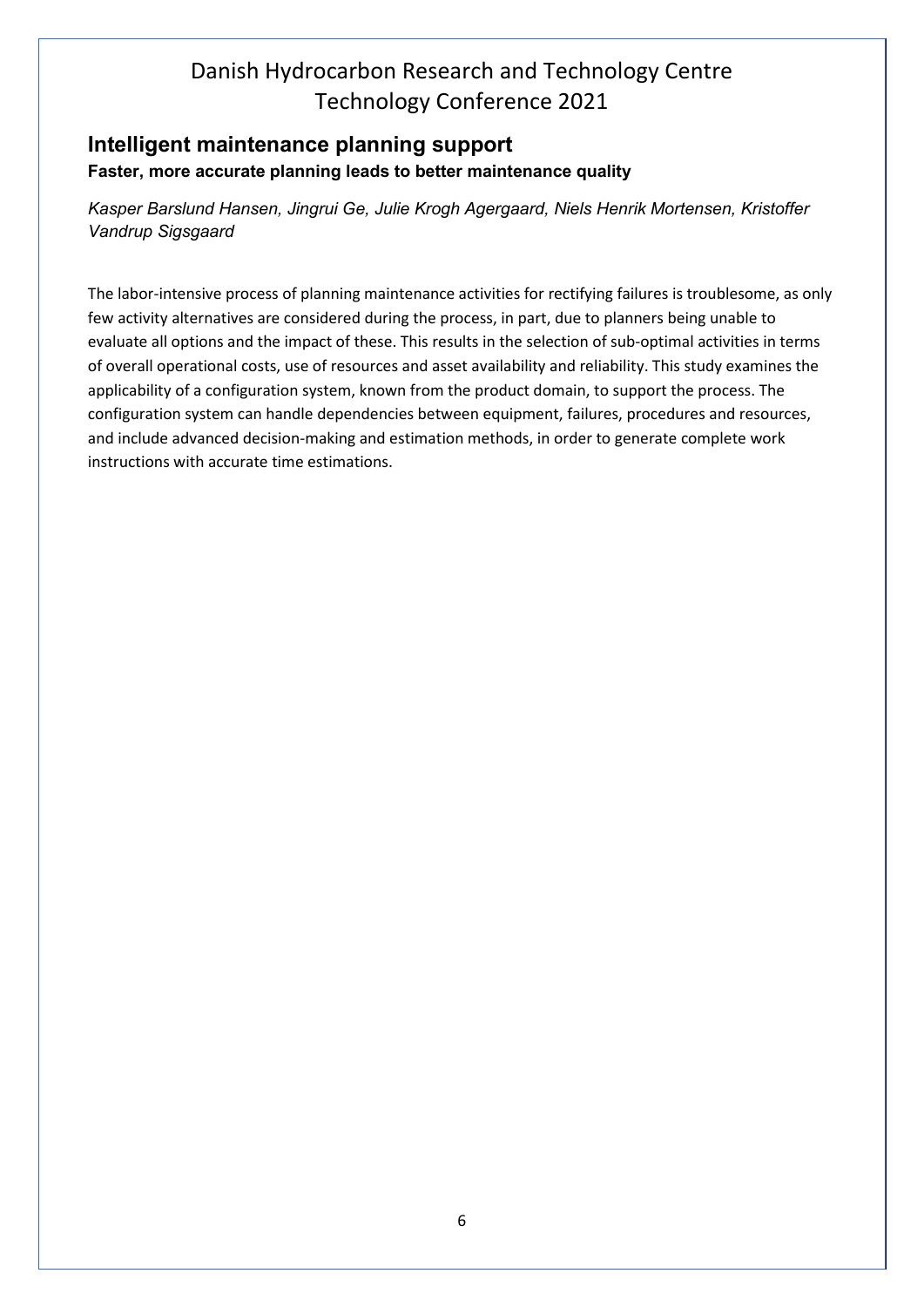## <span id="page-6-0"></span>**Intelligent maintenance scheduling support Scheduling 3000 maintenance operations in 2 hours**

*Waqas Khalid, Kristoffer Vandrup Sigsgaard, Jingrui Ge, Julie Krogh Agergaard, Kasper Barslund Hansen, Niels Henrik Mortensen* 

The research is focused on optimizing the scheduling of maintenance jobs in highly maintenance intensive offshore oil & gas platforms. Scheduling refers to the placing of the maintenance jobs in time slots when these can be carried out. Optimizing the schedule is a challenge because of the limited resource availability and dependencies of the maintenance jobs. This research proposes a mathematical programming model that optimizes the maintenance schedule in an Artificial Intelligent environment with the use of computational power. The proposed model leads to the optimized utilization of resources thus leading to the reduction in cost. Moreover, with the use of this model, it is expected that it will become easier to execute the maintenance jobs as planned without any changes.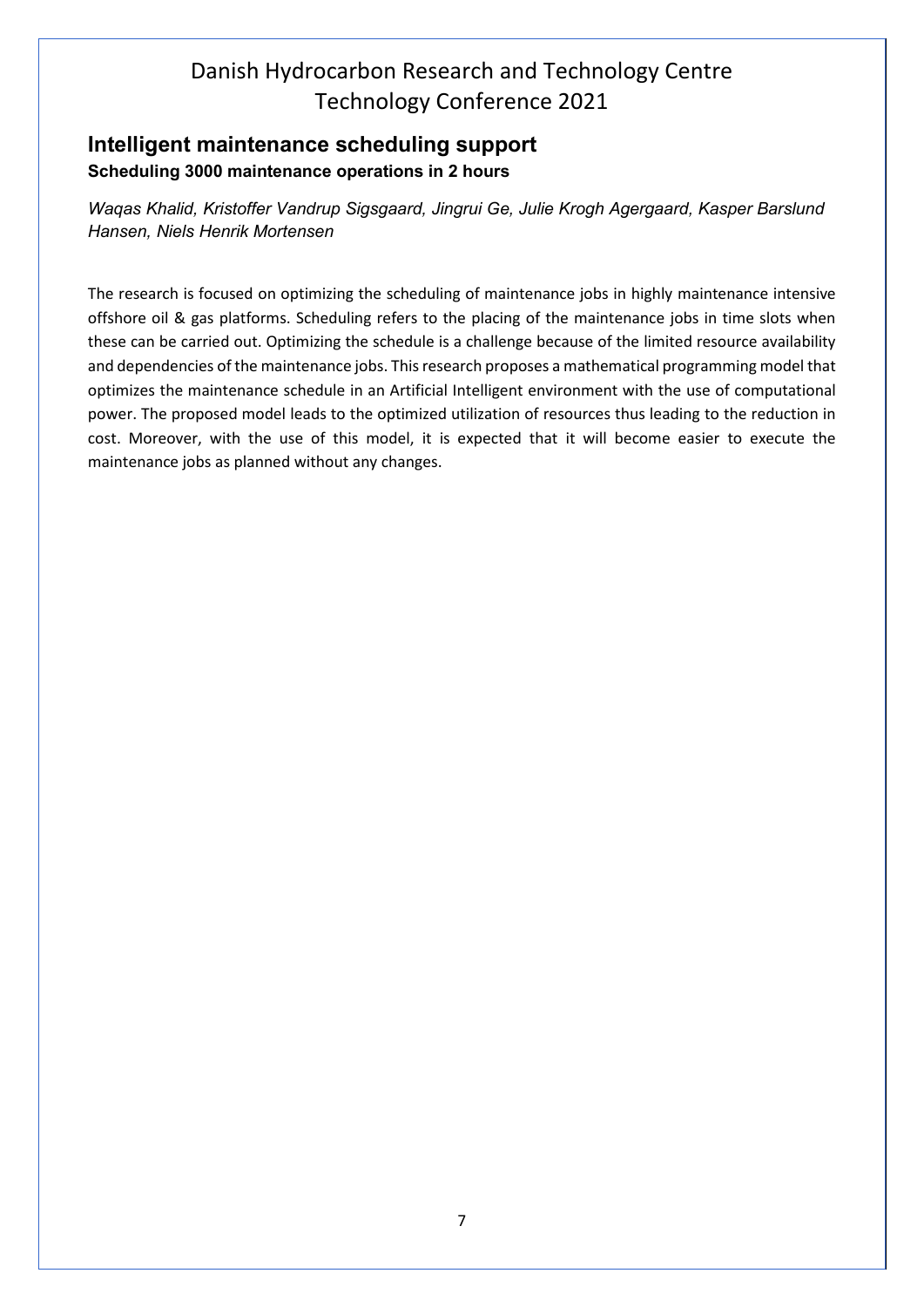## <span id="page-7-0"></span>**Structured performance evaluation of maintenance Selecting the right focus and scope for improvement areas**

*Jingrui Ge, Kasper Barslund Hansen, Niels Henrik Mortensen, Kristoffer Vandrup Sigsgaard, Julie Krogh Agergaard*

Evaluation of maintenance performance has great importance for maintenance management. This project aims to develop a structured maintenance evaluation framework in order to support identification and reduction of non-value-adding elements in maintenance. The first part of framework provides rapid diagnostics for maintenance performance on overall level, enabling fast overview on key performance results for all equipment groups. For groups with undesired overall performance, the second part of framework provides in-depth diagnostics for different evaluation aspects under each maintenance process. The framework provides an approach to form case-specific performance indicators by establishing links between evaluation aspects and available data, making it possible to be applied without requiring specific data fields. The structured performance evaluation framework will support the decision-making process for future maintenance improvement.